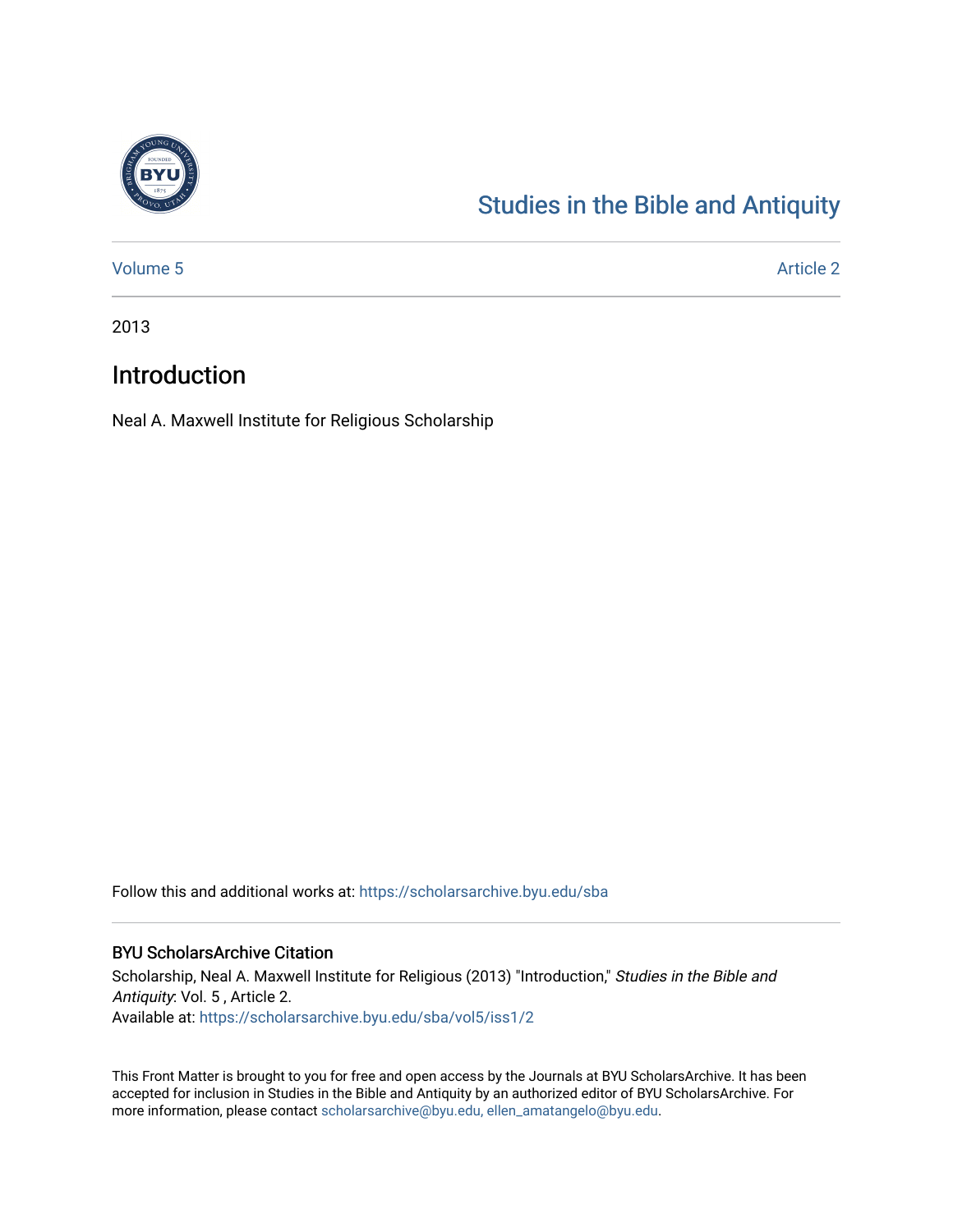### **INTRODUCTION**

This issue of *Studies in the Bible and Antiquity* marks five years of publication, which we at the Maxwell Institute are celebrat-<br>in a case we determinent of masses. This weeks have forward to ing as a modest milepost of success. This success belongs foremost to our authors. It took us three years to assemble our first issue (2009), and we recognize the faith those first authors showed in entrusting a new publication with their research. But in committing thereafter to an annual publication, we wondered if we could maintain on a yearly basis the high standard set by that first issue. We believe that we have, for which we again thank our talented and willing contributors.

But many others have generously labored on behalf of *Studies*. We thank especially our advisory board members, who have contributed articles, advice, and peer review. Securing quality peer review is a major challenge for every academic journal, so we thank too the many additional peer reviewers who have assisted our authors and improved our journal. And giving due credit to our own, we thank all the editors, interns, and other academic and administrative staff at the Maxwell Institute who assist in producing and distributing *Studies*. Their collegiality has proven inexhaustible and their professionalism is exemplary.

This fifth issue of *Studies* is a milepost, but also a turning point, since it will be the last under the editorship of its founder, Professor Brian Hauglid. It exists because of his initiative and has flourished under his leadership. His service to the Maxwell Institute will continue in his new appointment as director of the Laura F. Willes Center for Book of Mormon Studies. With that Brian will also assume (in 2014) the editorship of the *Journal of Book of Mormon Studies*, which assignment will not permit his continued editorship of *Studies*. We invite you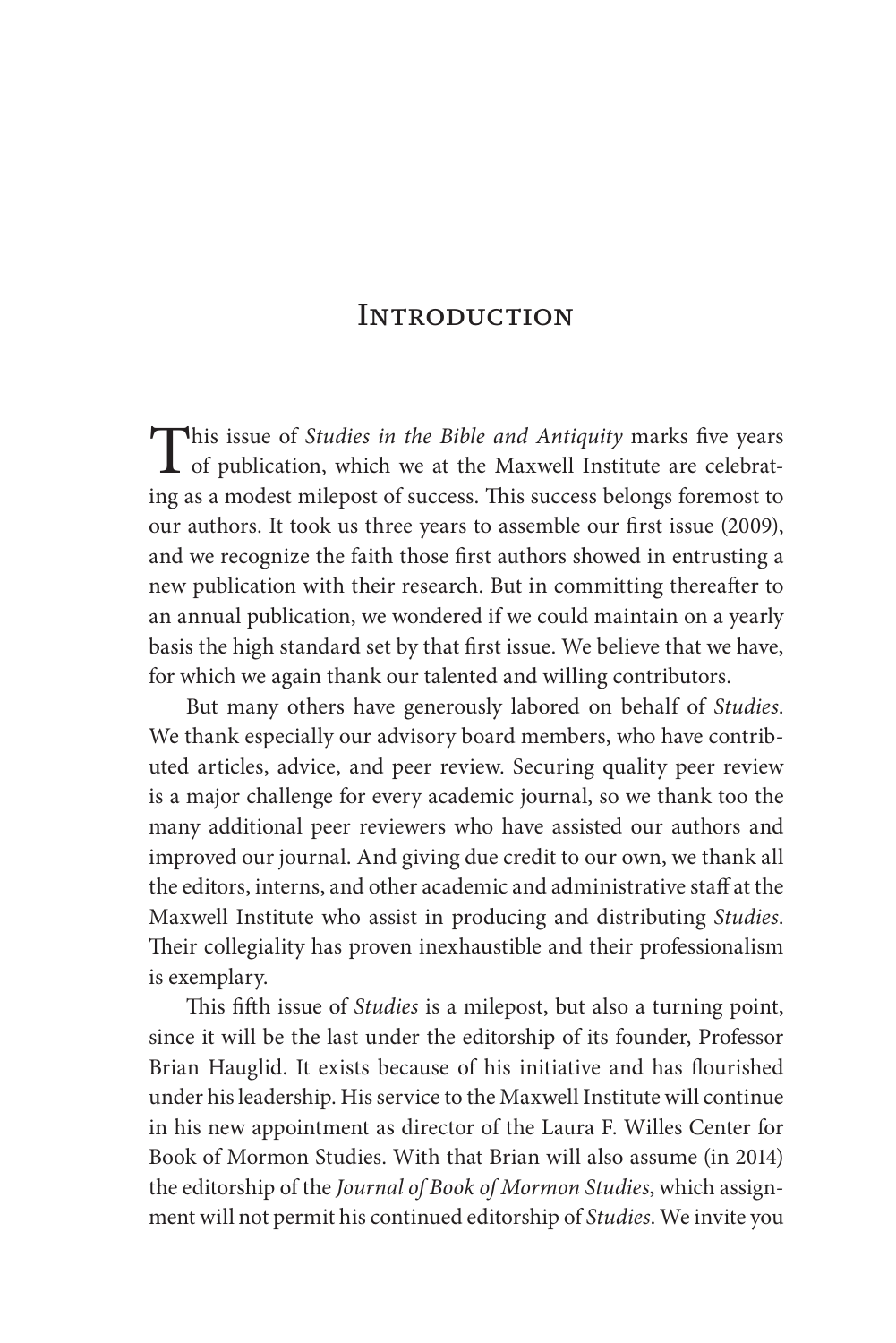### viii • Studies in the Bible and Antiquity 5 (2013)

to check our website or follow us on Facebook and Twitter for further announcements on the editorships of both these publications.

Since this issue is both a milepost and a turning point, that may permit us a little retrospection. So this is how *Studies* started—

On the initiative of Brian Hauglid, discussions began in May 2004 concerning the future of the *FARMS Occasional Papers* series. He regarded this series as very important among institute publications because of both its flexible topicality and uncompromising academic orientation. Admittedly, this orientation might mean that few but scholars read it. But this commitment to "scholars writing for scholars" permitted *Occasional Papers* to publish a wide-ranging selection of specialized work on religion in antiquity. Between 2000 and 2007 it published three monographs and two collections of studies on diverse subjects.

In October 2006, as the latest volume of *Occasional Papers* was readied for press, Brian Hauglid, Larry Morris, and Carl Griffin proposed that *Studies in the Bible and Antiquity: A Maxwell Institute Occasional Publication* should be its next iteration. As the title indicated, its focus was to become, first of all, the study of the Bible the first institute series with such a focus—though without unduly restricting *Occasional Papers*' broader interest in religious antiquity. This proposal was accepted by the institute's executive director, Professor Andrew Skinner. Brian Hauglid was appointed editor and Larry Morris associate editor (replaced by Carl Griffin in 2008). In the three years intervening between proposal and publication, the institute made one significant change to the original prospectus. *Studies* would become a third institute journal and be published to the same readership as its sibling periodicals—in other words, to both specialist and nonspecialist readers.

Publishing a journal that serves both of these readerships *equally well* is perhaps not possible, but we have more than 30 years of institutional experience in navigating the challenges that a diverse readership presents. And we would not have it any other way. The Maxwell Institute regards it as part of its mission, as a BYU research unit, to publish religious scholarship for the broader university community,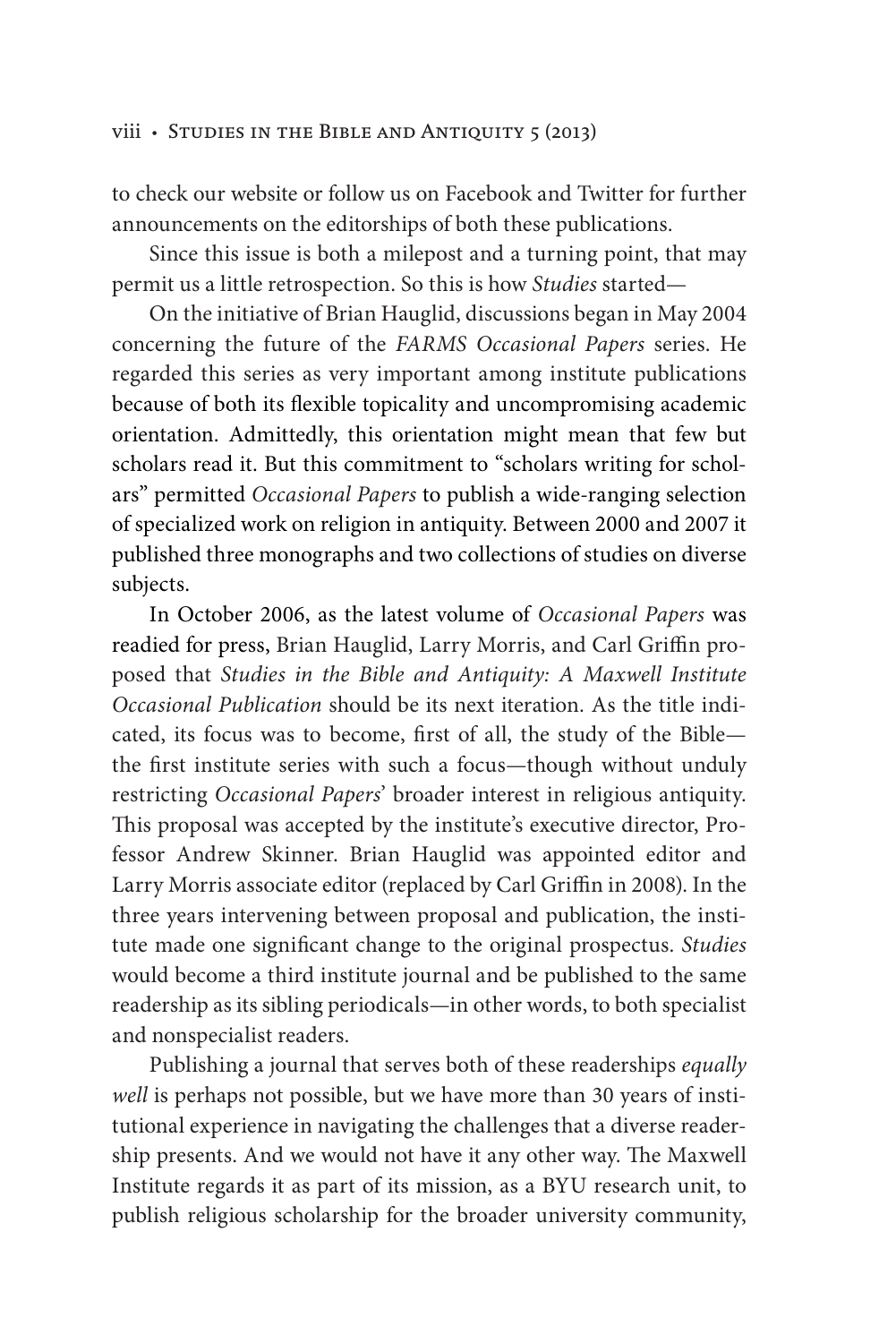both students and faculty. The core readership of *Studies* is therefore comprised of interested and motivated nonspecialists, or what Jane Heath has called "the scholarly public." In our case, we would say particularly the scholarly Mormon public.

But while *Studies* is not strictly a disciplinary journal, its articles will continue to meet the high standards of the various academic disciplines they represent. Most will continue to be quite technical in character. It is inevitable, then, that not all articles will be equally suited to all readers.

Yet as we discuss how best to evolve, we are considering every possible way by which we can better reach and serve all readers, on BYU's campus and beyond. As we look to the future, our foremost goal is to maintain the quality of our scholarship while increasing the journal's accessibility, utility, and appeal to the scholarly public. Our efforts in these latter respects will be seen next year in both a print redesign and improved digital distribution.

This issue is led by a report on the excavation of the village of Huqoq in eastern Lower Galilee. Author Matthew Grey (with project supervisor Jodi Magness) explains the significance of the Huqoq Excavation Project and discusses in particular the excavation of the synagogue and the discovery of its striking floor mosaics. One mosaic fragment depicts the Israelite hero Samson setting fire to Philistine fields by means of torches tied to the tails of panicked foxes (see Judges 15:1–5). Grey then explores the apparent role that Samson assumed in this region as a messianic figure.

Many readers will know that the titles Christ and Messiah are English forms of the Greek and Hebrew words meaning "anointed." But as titles for Jesus these words point to worlds of meaning beyond the act of physical anointing. Author Julie Smith examines the symbolism of anointing in antiquity and both the immediate and broader contexts of Jesus's anointing in the Gospels. Smith's particular focus is the account given in Mark of his anointing at Bethany by a woman who is not named, but whose act Jesus declared would "be spoken of for a memorial of her" "wherever this gospel shall be preached" (Mark 14:9). As Smith suggests, "Her anonymity may be a necessary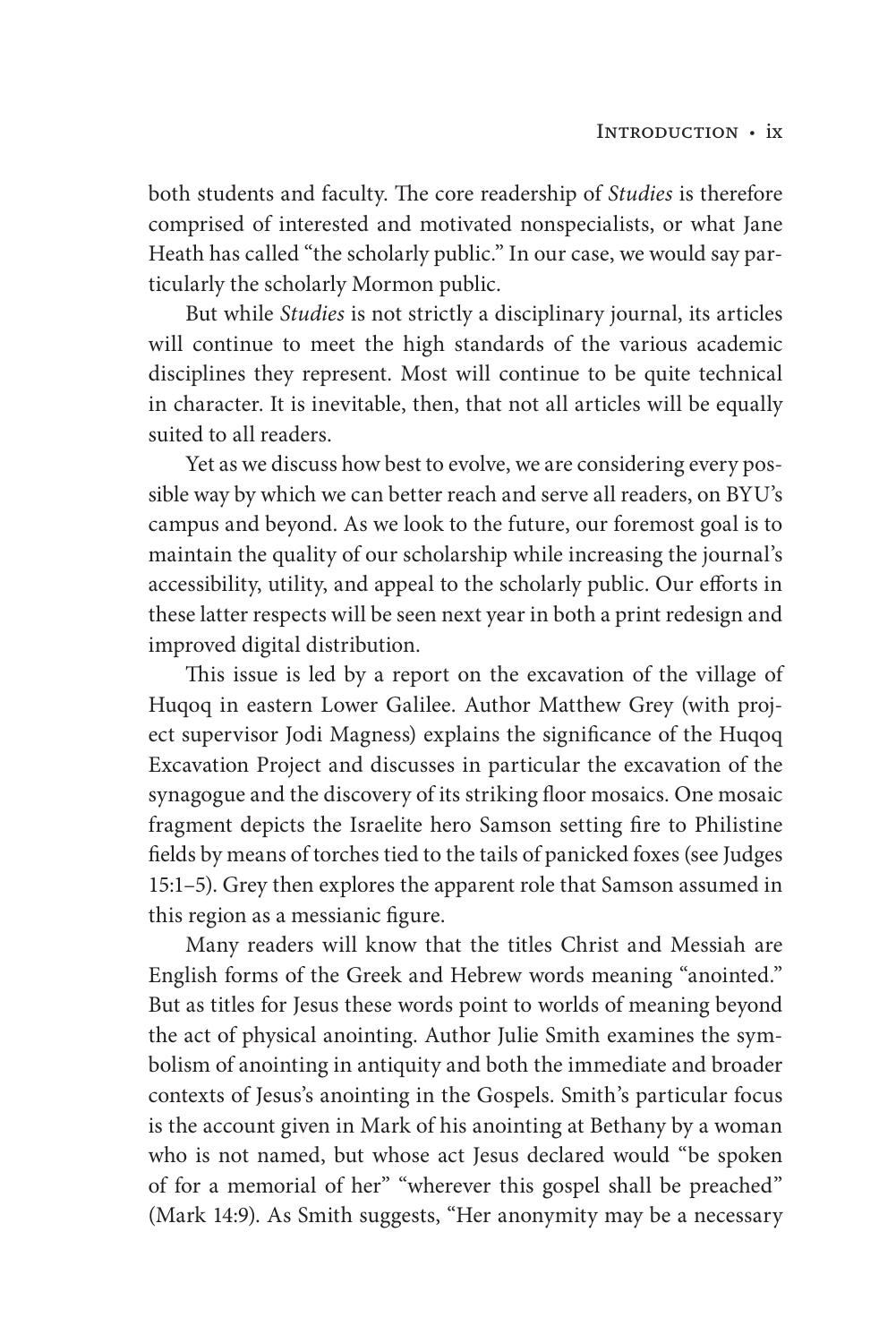### x • Studies in the Bible and Antiquity 5 (2013)

counterpart to her high praise," allowing her to become "paradigmatic of a woman completely devoted to Christ and exercising the gift of understanding." Deeper examination of this account and its context "will also permit us to see how this story explains what it means to be the Anointed One."

The New Testament is suffused with citations and allusions drawn from the Hebrew Bible. This phenomenon of "scripture citing scripture" has been much studied, but author Kimberly Berkey contributes fresh insight into the Lucan use of Isaiah in her examination of a literary allusion to Isaiah 6:1–8 in Luke 1:5–25. By its nature, literary allusion can be difficult to establish. But Berkey makes a compelling case here through a careful examination and rhetorical analysis of correspondences between these two biblical texts, especially relating to "their temple setting, dynamic interaction with the altar, and [the] theme of silence"

We are pleased to see Matthew Bowen continue his important work on proskynesis (religious prostration or worship) in antiquity, which he began in a study on proskynesis in the Book of Mormon. Now he focuses his attention on its broader ancient Near Eastern and biblical contexts, which he then employs in a careful examination of rhetorical and literal proskynesis before Jesus in the New Testament. The extensive use, says Bowen, of both the language and imagery of proskynesis, particularly in Matthew, Luke, and John the Revelator, is a witness of how "a few special disciples, with great faith and insight, recognized divinity in the 'man of sorrows' (Isaiah 53:3) during his earthly ministry."

Our issue concludes with a study by David Larsen of evidence found in the Dead Sea Scrolls for "a belief in liturgical communion with angelic beings and human access to the divine council in the celestial temple of God." While these temple themes have been generally recognized by previous scholars, Larsen's research explores the specific patterns of ascent, instruction, and commission of which these texts speak, their potential relationship to Qumran ritual, and the deeper roots of these themes in the Hebrew Bible.